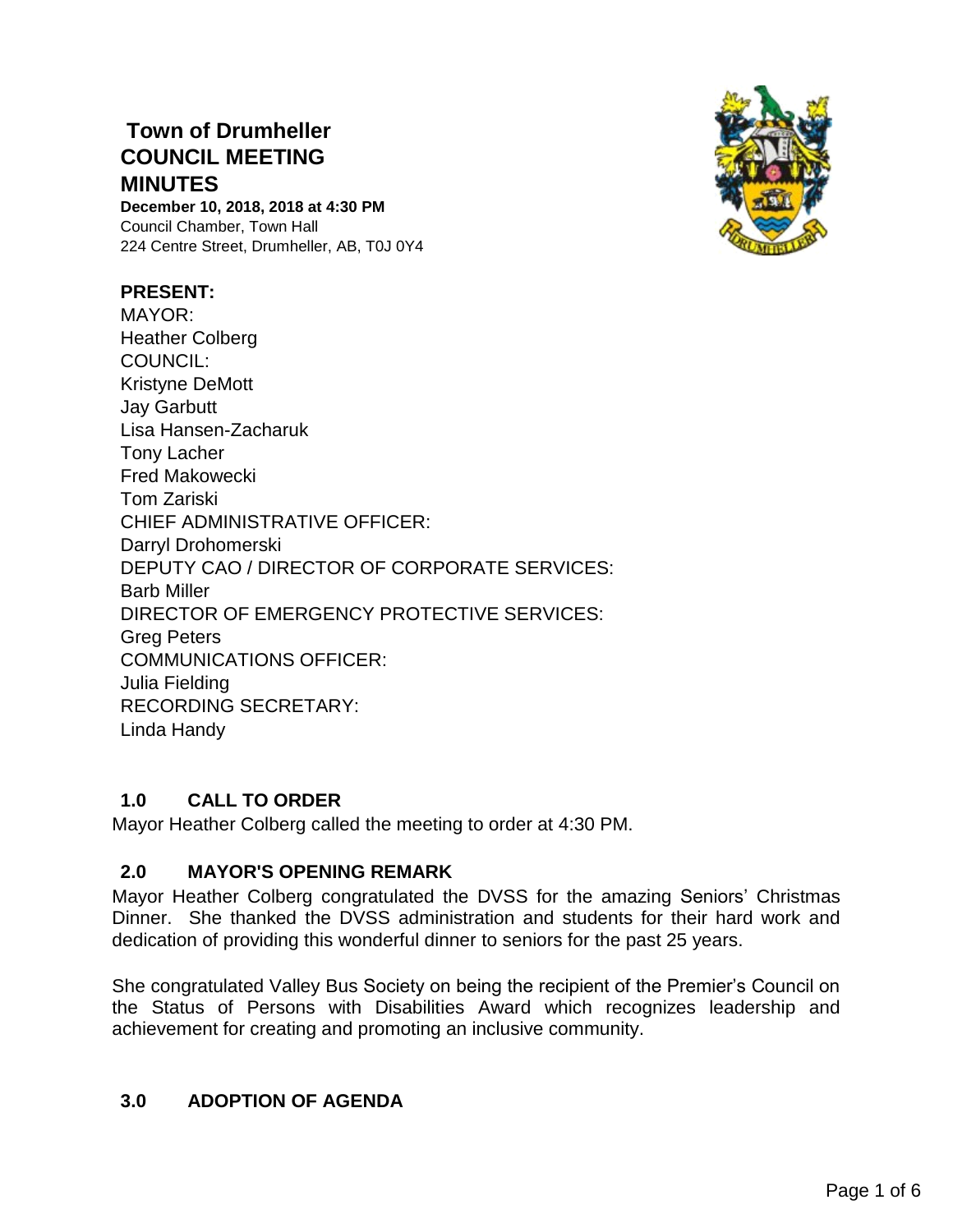Regular Council Meeting Minutes December 10, 2018

**MO2018.209** Hansen-Zacharuk, Zariski moved to adopt the agenda as presented. Carried Unanimously.

## **4.0 MINUTES**

## **4.1. ADOPTION OF REGULAR COUNCIL MEETING MINUTES**

4.1.1 Regular Council Meeting Minutes of November 26, 2018 **MO2018.210** DeMott, Hansen-Zacharuk moved to approve the Regular Council Meeting Minutes of November 26, 2018 as presented. Carried Unanimously.

### **4.2 MINUTES OF MEETING PRESENTED FOR INFORMATION**

- 4.2.1 Municipal Planning Commission Meeting Minutes of November 1, 2018
- 4.2.2 Municipal Planning Commission Meeting Minutes of November 16, 2018

### **5.0 DELEGATIONS**

## **6.0 REQUEST FOR DECISION REPORTS**

### **6.1. CAO**

6.1.1 Presentation of utility rate scenarios and comparisons with other communities D. Drohomerski advised that Administration is recommending an increase of 5% for water rates and 2% for sewer rates. He stated that the rationale for the proposed rate increases has three components: to recover operating costs such as electricity, gas, wages, etc., to put dollars away for capital expenditures and to collect amortization dollars. He referred to Page 10 of the handout (prepared by Stantec and Bob Jenkins) and explained the three colored graph lines for water as follows: green is the amount of money needed to cover the depreciations and expenses; blue is the rate the Town of Drumheller proposed for 2015 – 2022; and red is based on the cost of service rate model. He further explained that the slope of the blue line is at a 5% increase every year until 2021 when it levels out and at that time, the Town will not have to increase the rates at the same percentage. He stated that as it sits today, there is a large gap between the green and blue lines because the Town was underfunding their ability to pay for the utility system and in 2021, the Town will be at the level to fund the system adequately.

He referred to Page 13 of the handout and he explained the wastewater colored graph as follows: blue is the proposed increased for sewer rates at 2%, green are the dollars required every year to operate and for depreciation, red is the cost of service rate model and orange is an option at an escalated rates at 5% annually until 2022. He stated that even with a 2% increase in wastewater rates the Town is not getting close to cost recovery even past 2022 and it is recommended that the Town flip the rate increases so that the Town charges an increase of 2% for water and 5% for sewer beyond 2022. He referred to Page 14 "funds available for infrastructure 2019" and stated that the Town is barely keeping up with the amounts to fund wastewater infrastructure improvements and not adequately funding amortization with the proposed 2% increase in rates for sewer. He explained that the Town recently submitted a renewal for the waste water license to Alberta Environment and expect that there will be upgrades needed. In addition, the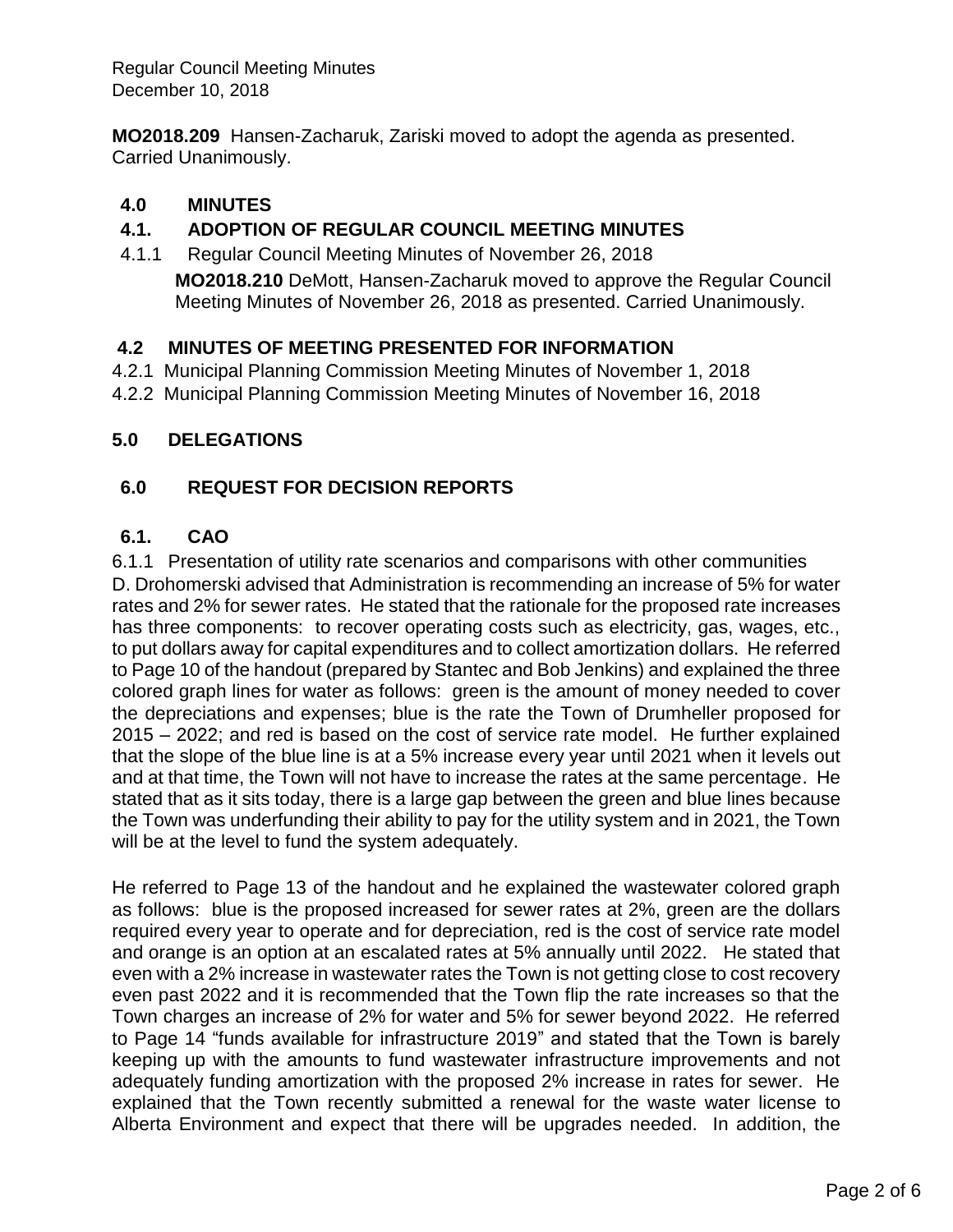Regular Council Meeting Minutes December 10, 2018

Town will need to replace the Nacmine forcemain to upper Newcastle by using old water main lines to save excavation costs (\$1.1M to do the work), as well replacing pumps at the Water Treatment Plant and Wastewater Lift Stations and replacing blower units at WTP (\$185,000 for unit itself).

In response to how we can offer a different rate model, D. Drohomerski stated that the Town has looked at other communitities and explained that similar to Drumheller, Cochrane offers 80% discount, Calgary offers 90% discount and Airdrie offers no discount. He explained that the Town could look at different scenarios such as a wintering average model and then charge the average volume generated over the winter over the summer months. He further explained that all communities charge a minimum rate as well. He explained that any different rate model would require the Town to lengthen the line on the graph which would increase the rates well into the future. Councillor K. DeMott asked for clarification on the sewer rates proposed for 2019 and asked if the Town is charging \$2.25 and we should be charging \$3.00. D. Drohomerski confirmed yes.

Mayor Colberg stated that the Town has to educate the residents on the service model graphs because the Town knows that for over the next four (4) years the base rate will be going up about \$1.25 each year. She further asked that if the rate model has been set well into the future, can the Town pass a three year utility rate bylaw. D. Drohomerski confirmed yes. Councillor J. Garbutt stated that a 5% increase on the base water rate equates to .70 cents each month as well as a .09 cents cubic meter rate. He further stated that the Town is trying to reverse a system that for the past years was not sustainable and the Town needs to move forward with the cost recovery model.

6.1.2 Bylaw 22.18 being a bylaw for the purpose of implementing a tax incentive program for owners of an existing non-residential vacant building – first reading D. Drohomerski explained that Bylaw 22.18 proposes to provide a tax incentive for owners of existing non residential buildings that have been vacant for one year and the business owner provides proof of startup of a new business. He further explained that the bylaw allows for the business owner to apply to Council for the cancellation of the municipal taxes only after one year of business operations. He explained that this bylaw differs from Bylaw 19.18 in that this bylaw is for owners of a vacant non residential building and Bylaw 19.18 is geared towards the new business owner not the building owner. **MO2018.211** Lacher, Zariski moved first reading of Bylaw 22.18. Carried unanimously.

## **6.2 DEPUTY CAO / DIRECTOR OF CORPORATE SERVICES**

### 6.2.1 RFD – Write Off of Bad Debt – Utility Accounts

B. Miller stated she is seeking authorization to write off bad utility debt accounts. She stated that Section 553(1) of the MGA provides municipalities with the legislation necessary to mitigate bad debt of utilities by granting authority to transfer outstanding blances to the tax roll providing that the utility account hodler is alsot he property owner. She explained that prior to the 2017 adoption of Bylaw 02.17 Water and Wastewater, the Town allowed utility accounts to be created in an tenant's name, negating the protections afforded by Section 553(1) and consequently, the water and wastewater operating results would include preventable bad debt expense on an annual basis. As of November 14,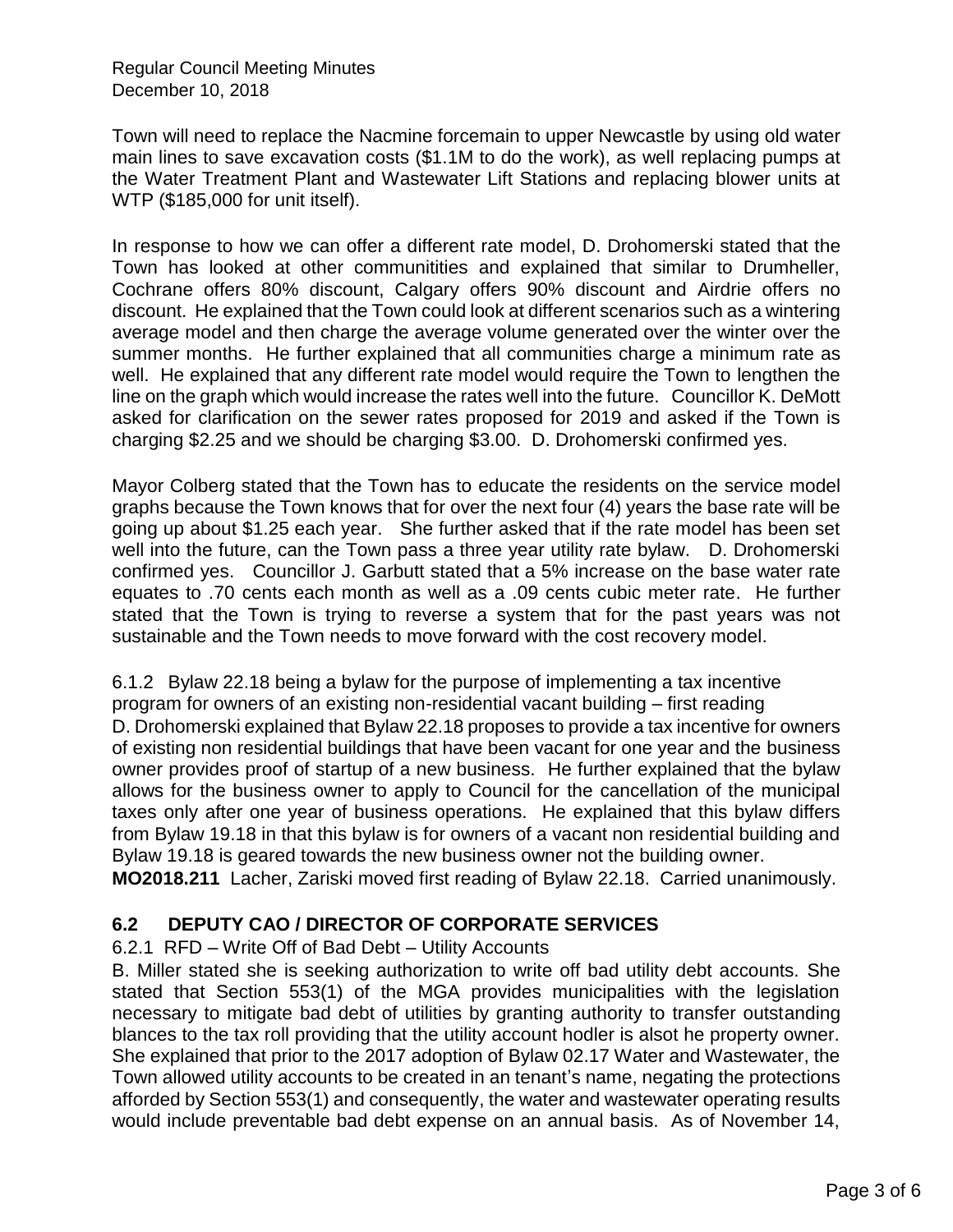2018, there are 20 utility accounts that remain outstanding from 2017 and 1 account from March 2018 totaling \$4,646.99 (which has been referred to third party collection agency).

**MO2018.212** Hansen-Zacharuk, DeMott moved to approve the write off of non-active utility accounts listed and attached hereto, in the amount of \$3,646.99. Carried unanimously.

### **6.3 DIRECTOR OF INFRASTRUCTURE SERVICES**

- **6.4 DIRECTOR OF EMERGENCY PROTECTIVE SERVICES**
- **6.5 REVIEW OF STRATEGIC BUSINESS PLAN WORK PRIORITIES**

### **7.0 PRESENTATION OF QUARTERLY REPORTS BY COUNCIL AND ADMINISTRATION**

### **8.0 PUBLIC HEARING TO COMMENCE AT 5:30 PM**

8.1. Mayor Colberg called the Public Hearing to order at 5:30 PM

Mayor Colberg stated that the purpose of the hearing is to consider Public Hearing to consider Bylaw 18.18 being a bylaw for the purpose of closing a portion of an unused and undeveloped street (Riverside Avenue on Plan 6561 CO)

Mayor Colberg asked Secretary, L. Handy is there was any correspondence. L. Handy stated AltaGas has responded advising that the Town will need to enter into an easement agreement for the infrastructure they have in this area.

Mayor Colberg stated there were no speakers in attendance.

Mayor closed the Public Hearing at 5:31 PM.

8.2 Mayor Colberg called the Public Hearing to order at 5:32 PM Mayor stated that the purpose of the public hearing is to consider Bylaw 16.18 being a bylaw to amend the Land Use Bylaw 10.08 to redesignate Plan 4317CQ, Block 1, Lots 24 and 25 from Hwy-C (Highway Commercial) District to R-1a (Residential District)

Devin Diano, Planner provided a report as follows:

"*An application was submitted by the landowners Hansine and Michael Kostelecky to redistrict (rezone) this property from Highway Commercial District (HWY-C) to Residential District (R-1a). There is currently an existing Single Detached Dwelling on the property that has functioned as both a residence as well as an office in the past. However, the current and the future intended use of this property is to be used as a residence only. Changing the land use classification to Residential District (R-1a) will ensure the proper zoning is in place for the current residential use of the land*."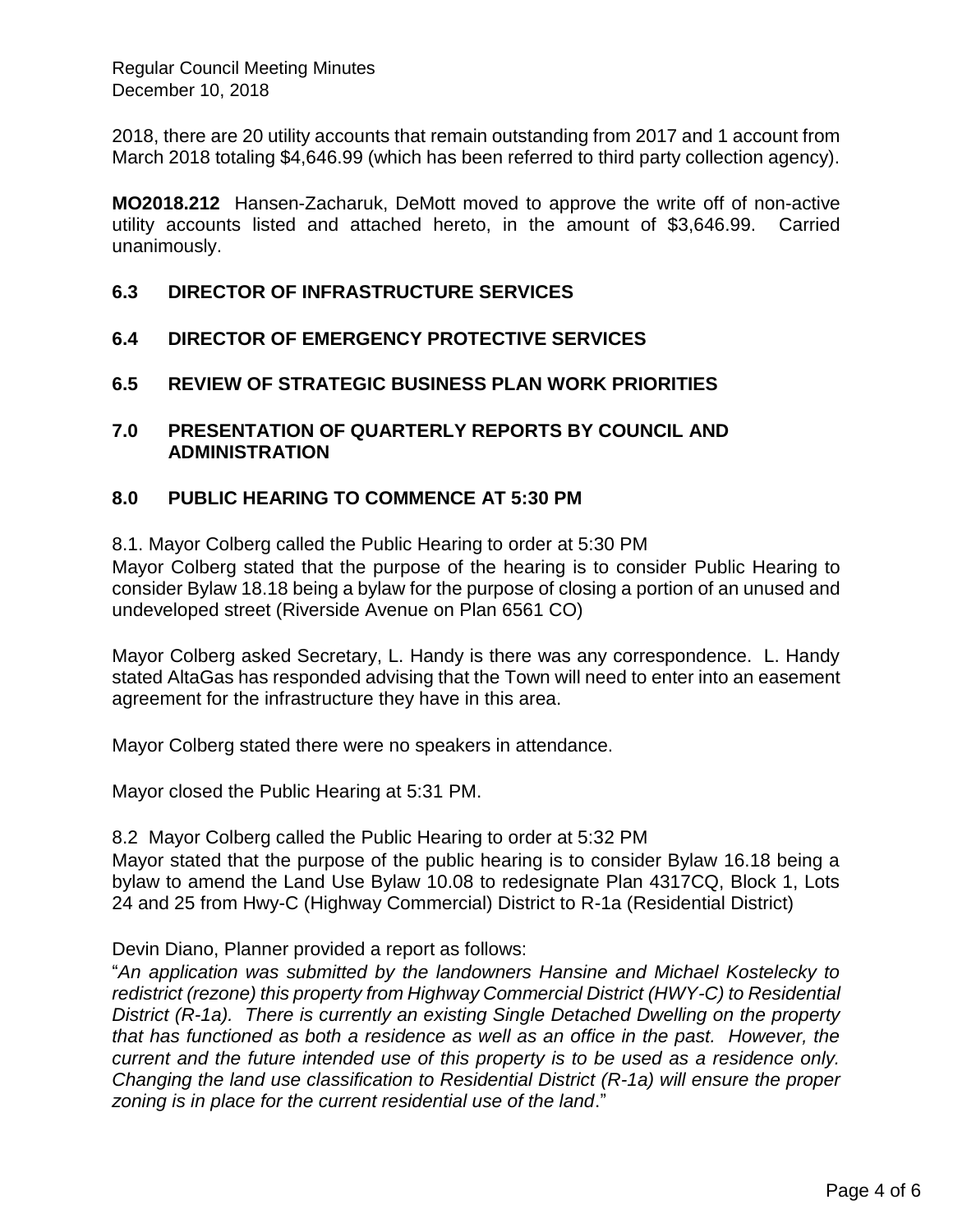Regular Council Meeting Minutes December 10, 2018

He explained that the bylaw was granted first reading by Council on November 26, 2018. Administration confirmed that newspaper advertising for the Public Hearing was completed in accordance with Section 606(2) of the MGA. Additionally, notices of the proposed bylaw were sent directly to nine (9) external referral agencies and thirteen (13) property owners within 60 metres of the property. There have been no objections or concerns raised.

He concluded by stating that Palliser Regional Municipal Services has no concerns with the proposed rezoning of the subject property as presented.

Mayor Colberg asked Secretary, L. Handy is there was any correspondence. L. Handy stated there was no correspondence

Mayor Colberg stated there were no speakers in attendance.

Mayor Colberg closed the Public Hearing at 5:36 PM.

### **9.0 PUBLIC HEARING DECISIONS**

9.1 Bylaw 16.18 – second and third readings

**MO2018.213** Zariski, Lacher moved second reading of Bylaw 16.18.

Councillor L. Hansen-Zacharuk stated that the property should be rezoned as there are no objections from neighboring properties and there is no highway access.

Vote on Motion: Carried unanimously.

**MO2018.214** Garbutt, Hansen-Zacharuk moved third reading of Bylaw 16.18. Carried unanimously.

### **10.0 UNFINISHED BUSINESS**

### **11.0 NOTICE OF MOTION**

**12.0 COUNCILLOR REPORTS**

## **13.0 CLOSED MEETING MATTERS**

**MO2018.215** Zariski, DeMott moved to go into closed meeting of Council at 5:35 PM. Carried unanimously.

14.1 Strategic Planning Session (FOIPP Section 23 – Local Public Body Confidences)

**MO2018.216** Lacher, Hansen-Zacharuk moved to revert to open meeting of Council at 9:07 PM. Carried unanimously.

There being no further business, Mayor Heather Colberg adjourned the meeting at 9:07 PM.